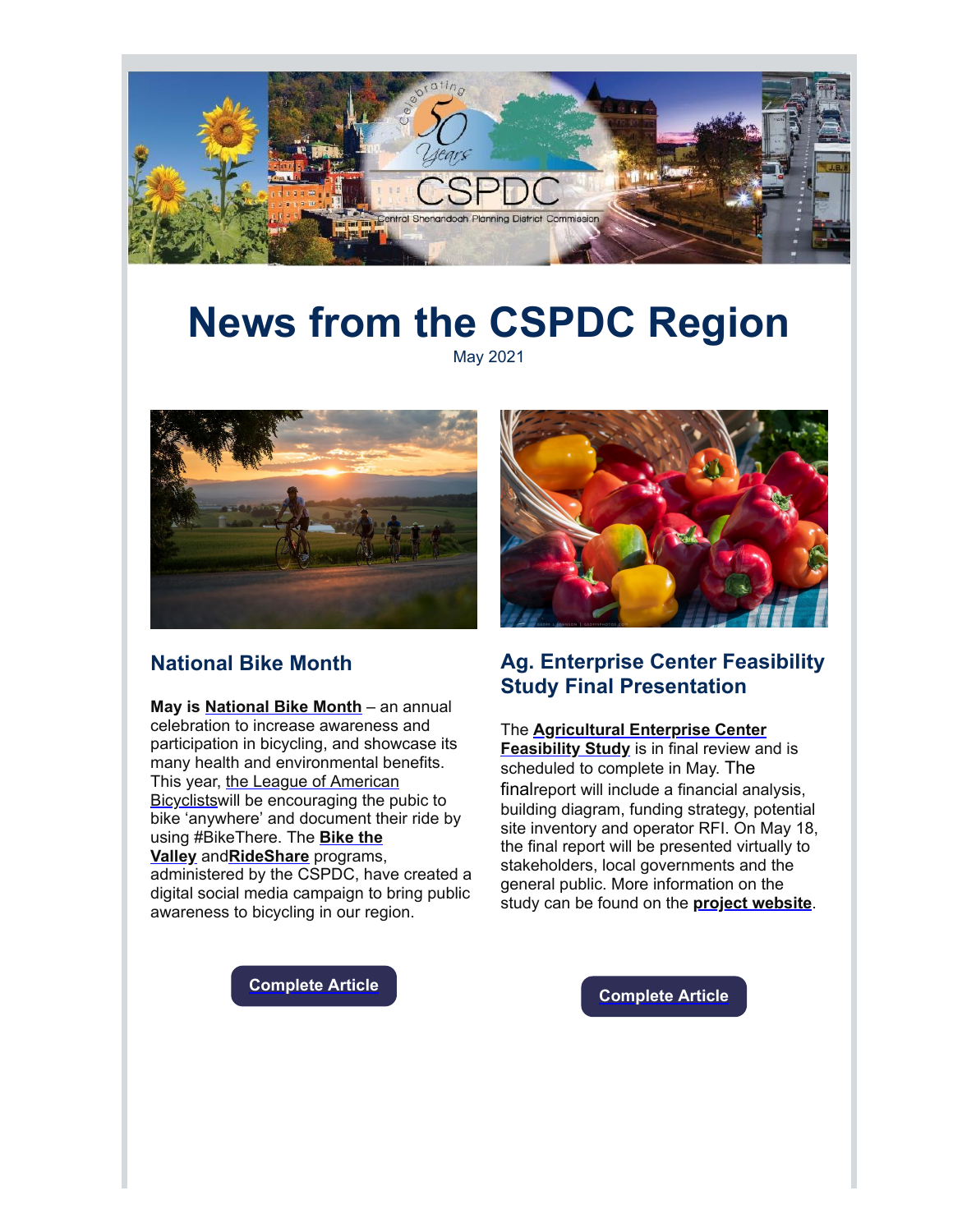

# **Rural Attraction Roundtable: May 20**

The CSPDC is hosting a second Rural Attraction Roundtable meeting on May 20 to discuss regional teleworking trends and assess the opportunity and best strategies on how to attract remote workers. The Rural Attraction Roundtable will feature a presentation on the Virginia Economic Development Partnership's National Remote Work Survey, an introduction to the state's Telework!VA program, and an open discussion for regional stakeholders.



# **Broadband in the Region**

The CSPDC is providing grant administration support for two infrastructure building broadband projects to benefit the underserved areas of Rockbridge County, including the towns of Goshen and Glasgow. Both projects, a **Virginia [Telecommunication Initiate](http://r20.rs6.net/tn.jsp?f=001SnaFE5R8OwDRq9QwMKfrI1UJOMjYrJ2V1oF3fPiUFbLcW2aBO1RB4DAs2dQnjtP6NXK6KGQptclDODHKPYPKHSDRoq17JxfOlc6WnBUb2CFS8j9GbrekOX0xSFL91hocjW4jcFoSmCTha6_7jOtMgJU2vem0YO4h&c=-rCxVHBLhHapzsdebnm3V99D6CjQIGPHTApVnHxdNCtAlF0JE5h9xg==&ch=OMSYqW4GcYSGAOxG9Zl7g4lI8R-KhLV7Ik5tYXL0gmKTm3ANLu4kaQ==)** (VATI) grant and an Appalachian Regional Commission (ARC) **[POWER Grant](http://r20.rs6.net/tn.jsp?f=001SnaFE5R8OwDRq9QwMKfrI1UJOMjYrJ2V1oF3fPiUFbLcW2aBO1RB4I-n65KUC0O3OwTGu1kwCFTkfzOGt8uOWGmc7sTDw8rGjKsw19caPoQi2EQd5Rz8R80Fn-8HIUB8-OHwK8bv4-6HjxfkkRX3pmu-zQFALP-oV2GWkzT2_yE=&c=-rCxVHBLhHapzsdebnm3V99D6CjQIGPHTApVnHxdNCtAlF0JE5h9xg==&ch=OMSYqW4GcYSGAOxG9Zl7g4lI8R-KhLV7Ik5tYXL0gmKTm3ANLu4kaQ==)**, will total over \$3M in funding and will help build strong, competitive communities within this region.

**[Complete Article](http://r20.rs6.net/tn.jsp?f=001SnaFE5R8OwDRq9QwMKfrI1UJOMjYrJ2V1oF3fPiUFbLcW2aBO1RB4I-n65KUC0O37AOOdCaWfwSSJSM6rTfbFL0HqzF_8AeW-i-H-Sa4C4ALfcL1XimH0eEb53OV8EKHWaalnw_awdkohevKs3Hwz0009rgNw3T4LHPi2a05fp6-A3PGZY5bQtUCJh3CYQ4Ci7koikjCTDo=&c=-rCxVHBLhHapzsdebnm3V99D6CjQIGPHTApVnHxdNCtAlF0JE5h9xg==&ch=OMSYqW4GcYSGAOxG9Zl7g4lI8R-KhLV7Ik5tYXL0gmKTm3ANLu4kaQ==)**

**[Complete Article](http://r20.rs6.net/tn.jsp?f=001SnaFE5R8OwDRq9QwMKfrI1UJOMjYrJ2V1oF3fPiUFbLcW2aBO1RB4I-n65KUC0O3nQhqqCjPnwORLYgy6Bgr2dHv-3-j08TbKp3tZ0emyROisuUABgQSQMbNJX1Nv8pWJZptnaxYbRJQxf0Ip9jgPcpU5SkOj0mOd_p6G-I-LHogS-8xCdZrHWSO_dOjRqCxh42Ul21ohM0=&c=-rCxVHBLhHapzsdebnm3V99D6CjQIGPHTApVnHxdNCtAlF0JE5h9xg==&ch=OMSYqW4GcYSGAOxG9Zl7g4lI8R-KhLV7Ik5tYXL0gmKTm3ANLu4kaQ==)**



# **Bridgewater River Walk**

The Town of Bridgewater in Rockingham County recently completed construction on Phase I of its Riverwalk trail system. The Riverwalk is envisioned to connect all of the Town's parks along the North River. Phase I built a trail between Seven Bridges and Edgebriar Parks, going under the Main Street (VA 42) bridge, a significant safety improvement for trail users.



# **On-Call Consultant Program**

In May, the CSPDC plans to release a Request for Proposal to procure consultants for the **[On-Call Consultant](http://r20.rs6.net/tn.jsp?f=001SnaFE5R8OwDRq9QwMKfrI1UJOMjYrJ2V1oF3fPiUFbLcW2aBO1RB4I-n65KUC0O35ItL8u4bydxQaHTHDJdWuIyOMfteRUfZRvDw3KwcEjPo3B33EDsCTvow1dbOjMB8PiNA40TMCIDS8H6iuMPzS7apYnlqF89BMTgp6ElfGBAuAqjqqvlBcRvuoW4HbqAytEm8kzr9Ib021HkOaY0HoA==&c=-rCxVHBLhHapzsdebnm3V99D6CjQIGPHTApVnHxdNCtAlF0JE5h9xg==&ch=OMSYqW4GcYSGAOxG9Zl7g4lI8R-KhLV7Ik5tYXL0gmKTm3ANLu4kaQ==)** program. Participating consultants are contracted with annual renewals for up to five years and have the option to reapply during the reprocuring process. New consultants will be contracted by January 2022.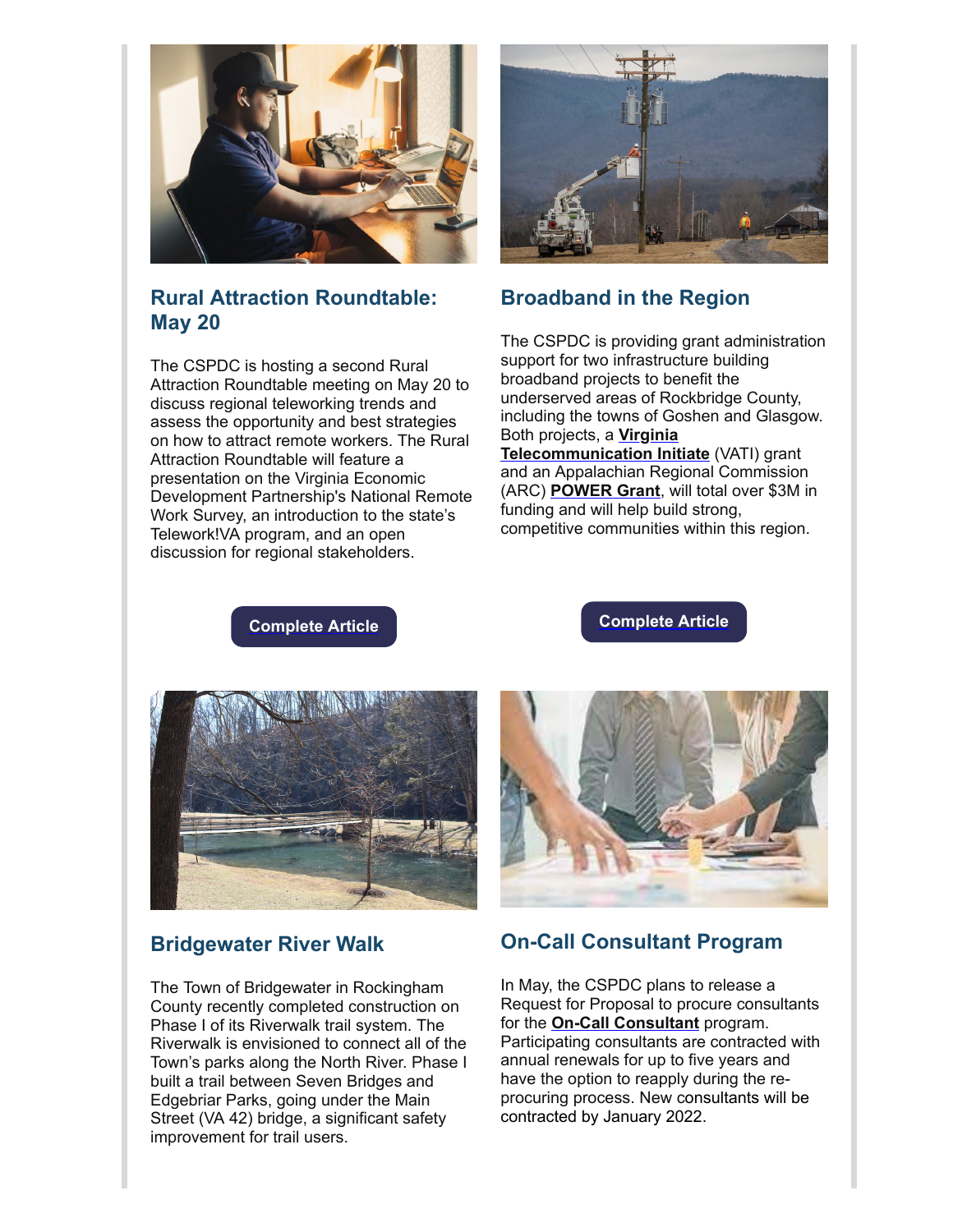# **Open Funding Opportunities:**

The CSPDC has developed a **Grant [Resource](http://r20.rs6.net/tn.jsp?f=001SnaFE5R8OwDRq9QwMKfrI1UJOMjYrJ2V1oF3fPiUFbLcW2aBO1RB4IMA0HqoP5-Ebrqk1c9B43Jl5qYOySa428lLNQ_wU6-B_YjYyGaWpxi3ZWqnqku9r6Hs-HZjpJpYoD3HG8U7hTo2ONh6dIGABMgAG7Cf25RZIfpjmTD10os=&c=-rCxVHBLhHapzsdebnm3V99D6CjQIGPHTApVnHxdNCtAlF0JE5h9xg==&ch=OMSYqW4GcYSGAOxG9Zl7g4lI8R-KhLV7Ik5tYXL0gmKTm3ANLu4kaQ==) Guide** containing regularly updated information on many of the federal and state grants available to our region. These grant resources are categorized by funding and project types. Current open opportunities include:

#### **[Community Heart & Soul Seed Grant Program](http://r20.rs6.net/tn.jsp?f=001SnaFE5R8OwDRq9QwMKfrI1UJOMjYrJ2V1oF3fPiUFbLcW2aBO1RB4I-n65KUC0O3Yy34cBHVpXKQGkIeZXk9XjRzfjBz-hLFgQZqNRbUw6PmktLFrqZrvcNcCFNwDGe8KLsIalR00Mf8Dn2KooWcKCY4HwwaDcb4gieUTv8Nf0zq9WQE1UefSg==&c=-rCxVHBLhHapzsdebnm3V99D6CjQIGPHTApVnHxdNCtAlF0JE5h9xg==&ch=OMSYqW4GcYSGAOxG9Zl7g4lI8R-KhLV7Ik5tYXL0gmKTm3ANLu4kaQ==)**

*Due on a monthly rolling basis*

The Community Heart & Soul Seed Grant Program provides \$10,000 in startup funding for resident-driven groups in small cities and towns to implement the Community Heart & Soul model.

### **[USDA Distance Learning & Telemedicine Grants](http://r20.rs6.net/tn.jsp?f=001SnaFE5R8OwDRq9QwMKfrI1UJOMjYrJ2V1oF3fPiUFbLcW2aBO1RB4I-n65KUC0O3Ukrpm6svbHNA6C2UNDLXxDe3Z_VtAbgcQgaSw5MC00lbEsNL6OapRiBwK1g9wvYJpMmWhTbqTvr6rJ629EdIUs4T3qySA0tQ-QFDB1aqwotYnHC5zoG00Xprz3QHXRHBvxmi4V0cOpRMwg4MD7eDB2PshdIAtklf&c=-rCxVHBLhHapzsdebnm3V99D6CjQIGPHTApVnHxdNCtAlF0JE5h9xg==&ch=OMSYqW4GcYSGAOxG9Zl7g4lI8R-KhLV7Ik5tYXL0gmKTm3ANLu4kaQ==)**

*Due June 4, 2021*

The USDA Distance Learning and Telemedicine program helps rural communities use the unique capabilities of telecommunications to connect to each other and to the world, overcoming the effects of remoteness and low population density.

### **[New DCR Program: Trail Access Grant](http://r20.rs6.net/tn.jsp?f=001SnaFE5R8OwDRq9QwMKfrI1UJOMjYrJ2V1oF3fPiUFbLcW2aBO1RB4I-n65KUC0O37_dPmpqOSWp9QgAHIpo59OyzC6mQW5he3ilXOmgtrk5wZnt7HBjeHn3GTeis2yrnz1ekFF5fgpQiuHJAUWY-s-COptCJACQTj0O9a_4rWWfJPrlglRlcYoQnKpudN6mU&c=-rCxVHBLhHapzsdebnm3V99D6CjQIGPHTApVnHxdNCtAlF0JE5h9xg==&ch=OMSYqW4GcYSGAOxG9Zl7g4lI8R-KhLV7Ik5tYXL0gmKTm3ANLu4kaQ==)**

*Due June 30, 2021*

DCR Trail Access Grant offers 100% reimbursement for trail improvements that increase access to existing trail opportunities for persons with disabilities. \$128,000 available; awards range from \$20,000-\$50,000.

#### **[DCR Recreational Trails Program \(RTP\)](http://r20.rs6.net/tn.jsp?f=001SnaFE5R8OwDRq9QwMKfrI1UJOMjYrJ2V1oF3fPiUFbLcW2aBO1RB4I-n65KUC0O37_dPmpqOSWp9QgAHIpo59OyzC6mQW5he3ilXOmgtrk5wZnt7HBjeHn3GTeis2yrnz1ekFF5fgpQiuHJAUWY-s-COptCJACQTj0O9a_4rWWfJPrlglRlcYoQnKpudN6mU&c=-rCxVHBLhHapzsdebnm3V99D6CjQIGPHTApVnHxdNCtAlF0JE5h9xg==&ch=OMSYqW4GcYSGAOxG9Zl7g4lI8R-KhLV7Ik5tYXL0gmKTm3ANLu4kaQ==)**

*Due June 30, 2021*

DCR Recreational Trails Program is an 80/20 match reimbursement program to construct or rehabilitate recreational trails and trail-related facilities with approximately \$1.4 million available.

### **[Acquire, Renovate, Sell \(ARS\) Program](http://r20.rs6.net/tn.jsp?f=001SnaFE5R8OwDRq9QwMKfrI1UJOMjYrJ2V1oF3fPiUFbLcW2aBO1RB4I-n65KUC0O3UElQVkOPUHnZ7lHRzV2wLGRSZj_KwvGFe7tcuexe9FtQYVsWp_bzwbC89qNJASjbJyZZcL47pV7RMzVrQT-zd545Sydxl2uB&c=-rCxVHBLhHapzsdebnm3V99D6CjQIGPHTApVnHxdNCtAlF0JE5h9xg==&ch=OMSYqW4GcYSGAOxG9Zl7g4lI8R-KhLV7Ik5tYXL0gmKTm3ANLu4kaQ==)**

*Due July 12, 2021*

The Virginia Department of Housing and Community Development (DHCD) is now accepting applications for the ARS program to create affordable homeownership opportunities for low-to-moderate income (LMI), firsttime homebuyers.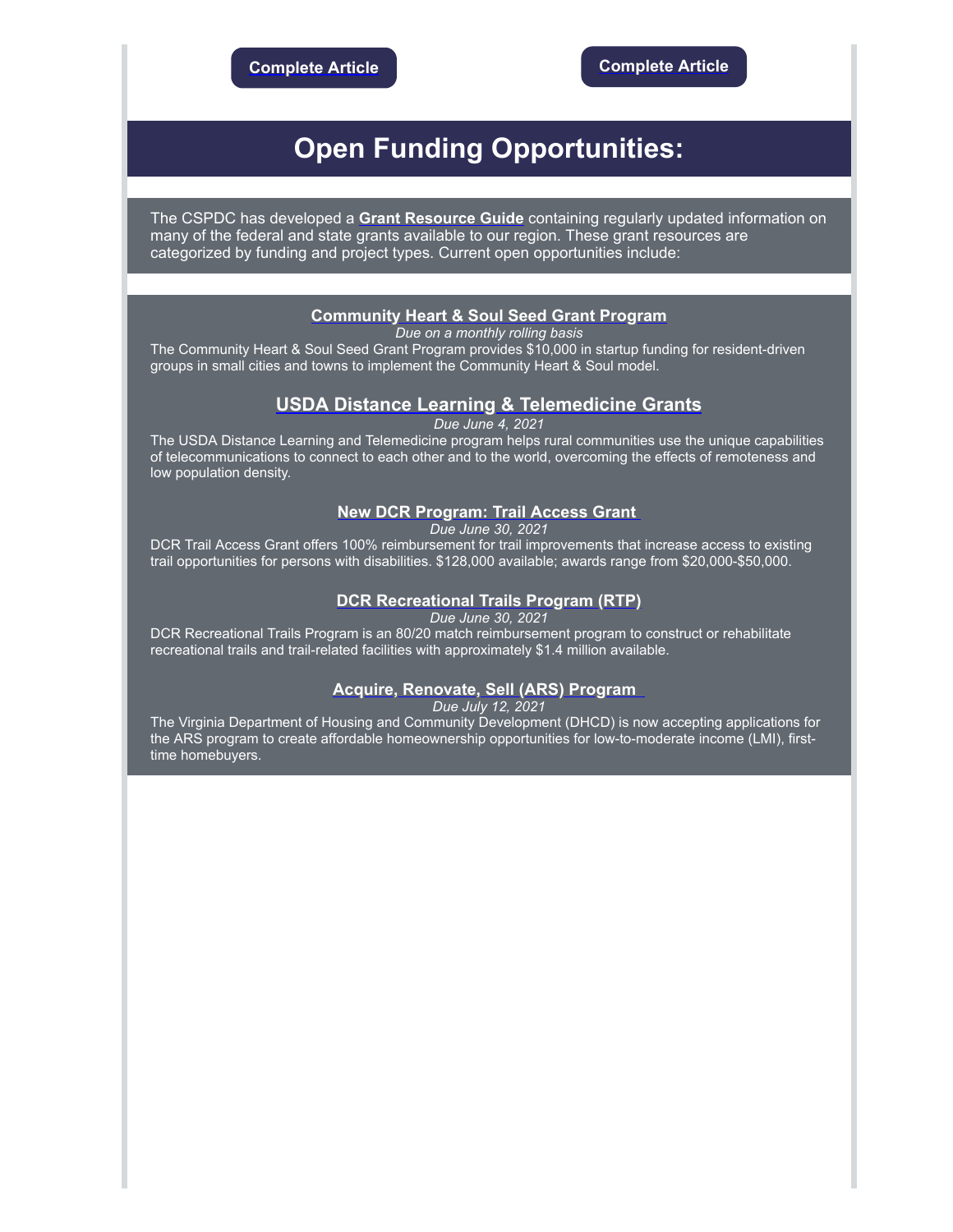

The South River Science Team has released the first installment of their South River Currents video series, entitled *[Navigating Our Watershed](http://r20.rs6.net/tn.jsp?f=001SnaFE5R8OwDRq9QwMKfrI1UJOMjYrJ2V1oF3fPiUFbLcW2aBO1RB4I-n65KUC0O3Dw8tJ5ysBu7eN_o6nwZ2M6LKk5jyQlmudlEPvr_ASh9FdKXvk_j-GdaUuq9NoLFHb-xtRD41lnWWiI2rEKfyuBRUiPg75e_QkyskH_D3w4w=&c=-rCxVHBLhHapzsdebnm3V99D6CjQIGPHTApVnHxdNCtAlF0JE5h9xg==&ch=OMSYqW4GcYSGAOxG9Zl7g4lI8R-KhLV7Ik5tYXL0gmKTm3ANLu4kaQ==)*. The video explores the many treasures and challenges located within the 234 square mile area that comprises the South River Watershed region within Waynesboro, and Augusta and Rockingham Counties. The South River Science Team was established in 2001 with the goal of reducing mercury levels in fish and promoting mercury remediation strategies in the South River Watershed region.

# **CSPDC Resources:**

**[COVID-19 Recovery Dashboard](http://r20.rs6.net/tn.jsp?f=001SnaFE5R8OwDRq9QwMKfrI1UJOMjYrJ2V1oF3fPiUFbLcW2aBO1RB4PDrz78rVr9B24jM3OrYVSHr7s9F5ohup9FpC7J9EP9XN2wsejK5XQTHxnQDm3wrzOq6b6-c6DR6lqRI4DYSik1V6PgTCOFZh9qeufp5Nx7Jppfdr5eMiHw=&c=-rCxVHBLhHapzsdebnm3V99D6CjQIGPHTApVnHxdNCtAlF0JE5h9xg==&ch=OMSYqW4GcYSGAOxG9Zl7g4lI8R-KhLV7Ik5tYXL0gmKTm3ANLu4kaQ==) [Virtual Engagement Resource](http://r20.rs6.net/tn.jsp?f=001SnaFE5R8OwDRq9QwMKfrI1UJOMjYrJ2V1oF3fPiUFbLcW2aBO1RB4AOXFRiWoXuoTJTRutDcfwWPZZmfkYhVKil-ZjSUY2AMVe-QftTf2D1t-4m-rgjCMDUh1fAsoH6Sel5VIt4O39fi8S8e6g4FwL3-5Ja46Y8nAR1lV74o6XDQG757D_ebyQ7z4pq9sDAvWSAcWRnZ3-E0NstNkCmIAw==&c=-rCxVHBLhHapzsdebnm3V99D6CjQIGPHTApVnHxdNCtAlF0JE5h9xg==&ch=OMSYqW4GcYSGAOxG9Zl7g4lI8R-KhLV7Ik5tYXL0gmKTm3ANLu4kaQ==) [Regional Facts & Figures](http://r20.rs6.net/tn.jsp?f=001SnaFE5R8OwDRq9QwMKfrI1UJOMjYrJ2V1oF3fPiUFbLcW2aBO1RB4ArdDoQVSaOB8szv_HUn3TabZ-J-y9dmsqgSi7vxIu3tnEkBBj-Qf97yPyoHFy3QNrlTSxC3Ug0EUgjiW2ZTsQ-bzrA8_wmHTyDE2NsKaV1o&c=-rCxVHBLhHapzsdebnm3V99D6CjQIGPHTApVnHxdNCtAlF0JE5h9xg==&ch=OMSYqW4GcYSGAOxG9Zl7g4lI8R-KhLV7Ik5tYXL0gmKTm3ANLu4kaQ==) [Regional Plans](http://r20.rs6.net/tn.jsp?f=001SnaFE5R8OwDRq9QwMKfrI1UJOMjYrJ2V1oF3fPiUFbLcW2aBO1RB4FWzN6rA1yqYLHxOUbLYBSp6dojwlV3y4p8YDRhUZw6tTM-IMXljDTnseeKlASQVUQZ2wEn0kdvtN0kUP0ig_MkyTImEKEPBbzOCpYeKD4d1&c=-rCxVHBLhHapzsdebnm3V99D6CjQIGPHTApVnHxdNCtAlF0JE5h9xg==&ch=OMSYqW4GcYSGAOxG9Zl7g4lI8R-KhLV7Ik5tYXL0gmKTm3ANLu4kaQ==) [Regional Data Center](http://r20.rs6.net/tn.jsp?f=001SnaFE5R8OwDRq9QwMKfrI1UJOMjYrJ2V1oF3fPiUFbLcW2aBO1RB4FWzN6rA1yqYVywiTjGJVSUDCF-VZDD45cCs9toMBxOYR8x1KD8eR9GvSznYy1aBlQiHihsrblcd47cQe_hitYjbblzdwy7nObrIAryq-iV8&c=-rCxVHBLhHapzsdebnm3V99D6CjQIGPHTApVnHxdNCtAlF0JE5h9xg==&ch=OMSYqW4GcYSGAOxG9Zl7g4lI8R-KhLV7Ik5tYXL0gmKTm3ANLu4kaQ==) [FY 2020 Year in Review](http://r20.rs6.net/tn.jsp?f=001SnaFE5R8OwDRq9QwMKfrI1UJOMjYrJ2V1oF3fPiUFbLcW2aBO1RB4JL1TCwBHuF6Ss2L3H8mOYFoc8A-uJIw0e8eFBF2NFmblpKb5_KqKMc-eI-fWXz_FGA5ROY7QI8Bhhb3WA9wZRomjE5AegttHPFhv84wY1Q8MI2kDP3RS_xZ46WRSYshwjqpu9WC6dyflwIoRc4VnplSYBS33H3ZxAi21swnRE_To3pSyGQP4t4=&c=-rCxVHBLhHapzsdebnm3V99D6CjQIGPHTApVnHxdNCtAlF0JE5h9xg==&ch=OMSYqW4GcYSGAOxG9Zl7g4lI8R-KhLV7Ik5tYXL0gmKTm3ANLu4kaQ==)**

**[Central Shenandoah Planning District Commission](http://r20.rs6.net/tn.jsp?f=001SnaFE5R8OwDRq9QwMKfrI1UJOMjYrJ2V1oF3fPiUFbLcW2aBO1RB4BLj2dUf42sGVNBmJxhZTeROX1S-ofStpR2zsA3XPKAxy6Nb6USI0wZzZZNO81_GAe0gqIrpXwOTD0-noG_xbnyYldQyCl8ecw==&c=-rCxVHBLhHapzsdebnm3V99D6CjQIGPHTApVnHxdNCtAlF0JE5h9xg==&ch=OMSYqW4GcYSGAOxG9Zl7g4lI8R-KhLV7Ik5tYXL0gmKTm3ANLu4kaQ==)** | **540-885-5174 [Email](mailto:kimberly@cspdc.org)** | **[Commissioners](http://r20.rs6.net/tn.jsp?f=001SnaFE5R8OwDRq9QwMKfrI1UJOMjYrJ2V1oF3fPiUFbLcW2aBO1RB4ArdDoQVSaOBMFyUf3erJVFEU6trSO0Glp4i8AQoaTHtUkFUrfbAdM6rddtxC040EfqB6ja5JgzuxYuq0H8bOWkiVxz5b2Yfs8nGen6tJttGpAVx9Yny6_N1j_RH1sjoAA==&c=-rCxVHBLhHapzsdebnm3V99D6CjQIGPHTApVnHxdNCtAlF0JE5h9xg==&ch=OMSYqW4GcYSGAOxG9Zl7g4lI8R-KhLV7Ik5tYXL0gmKTm3ANLu4kaQ==)** | **[Staff](http://r20.rs6.net/tn.jsp?f=001SnaFE5R8OwDRq9QwMKfrI1UJOMjYrJ2V1oF3fPiUFbLcW2aBO1RB4ArdDoQVSaOBb4dsZh3OKyqRpS2b8lK74nTxGOyKZVDQqqdRgN8HRqGRpg6fYInBeLP34ZohZCXIurzMQWdP4PYLgnWAeMoXyonA1r33HJJVVsSzDyhYyzOqu1KYiNxlO2MvHyczUH8ir_E2pocO3MG8kiEWiI2eXDmb32UsAG1bu348BbQcHCRHYoqaBtqx4QZlcuHmhMHAajb1a3BaEAZf-pcxbnlpS_L6GZVhWGJQ2U5pwZcgZ-o=&c=-rCxVHBLhHapzsdebnm3V99D6CjQIGPHTApVnHxdNCtAlF0JE5h9xg==&ch=OMSYqW4GcYSGAOxG9Zl7g4lI8R-KhLV7Ik5tYXL0gmKTm3ANLu4kaQ==)**

STAY CONNECTED: **[BRITE Bus](http://r20.rs6.net/tn.jsp?f=001SnaFE5R8OwDRq9QwMKfrI1UJOMjYrJ2V1oF3fPiUFbLcW2aBO1RB4OVNPxO9tq20WAYnVR-1BmvbXThD8BqKQcOFpmnqaLB9BcnZTlBNDRNbC1U2M3USWb15pbGZJD5ocbcGEdueQO6p4kFzb7Kg0Q==&c=-rCxVHBLhHapzsdebnm3V99D6CjQIGPHTApVnHxdNCtAlF0JE5h9xg==&ch=OMSYqW4GcYSGAOxG9Zl7g4lI8R-KhLV7Ik5tYXL0gmKTm3ANLu4kaQ==)** | **[Bike the Valley](http://r20.rs6.net/tn.jsp?f=001SnaFE5R8OwDRq9QwMKfrI1UJOMjYrJ2V1oF3fPiUFbLcW2aBO1RB4F6NitnGzA0fsChdu7-MgRtEld8shMFfgejpEyA1lGd-cZ5QfEw3iIxF0e4WHedbQzWwGL4rgVUmVCx3A4aCXkNh0k-zU_wB9g==&c=-rCxVHBLhHapzsdebnm3V99D6CjQIGPHTApVnHxdNCtAlF0JE5h9xg==&ch=OMSYqW4GcYSGAOxG9Zl7g4lI8R-KhLV7Ik5tYXL0gmKTm3ANLu4kaQ==)** | **[Fields of Gold](http://r20.rs6.net/tn.jsp?f=001SnaFE5R8OwDRq9QwMKfrI1UJOMjYrJ2V1oF3fPiUFbLcW2aBO1RB4BLj2dUf42sGUXeaTpDrOvvmlfF5hT7khvREVu2ErpyBFz1xkFXdv7TJYgdirkRvxOGtDDKbDtq6MKoYtdr7IwOnH6HsS5A-0g==&c=-rCxVHBLhHapzsdebnm3V99D6CjQIGPHTApVnHxdNCtAlF0JE5h9xg==&ch=OMSYqW4GcYSGAOxG9Zl7g4lI8R-KhLV7Ik5tYXL0gmKTm3ANLu4kaQ==)** | **[SAWMPO](http://r20.rs6.net/tn.jsp?f=001SnaFE5R8OwDRq9QwMKfrI1UJOMjYrJ2V1oF3fPiUFbLcW2aBO1RB4F6NitnGzA0fxCr4Grm9XL_zHJIH5wne_acWFlPTIL3yKwLkT3QOTpf91gDXOULVCUFFh7E4gNTyu9_Yxx8SlBlLnO919kgxzg==&c=-rCxVHBLhHapzsdebnm3V99D6CjQIGPHTApVnHxdNCtAlF0JE5h9xg==&ch=OMSYqW4GcYSGAOxG9Zl7g4lI8R-KhLV7Ik5tYXL0gmKTm3ANLu4kaQ==)** | **[HRMPO](http://r20.rs6.net/tn.jsp?f=001SnaFE5R8OwDRq9QwMKfrI1UJOMjYrJ2V1oF3fPiUFbLcW2aBO1RB4CTl1dPNpl86sPfmz5CaO7JTdSPDrj5AxOy5zTvRdizNUJ8D-mUGCfIPaGPnKpvC5ADJI1HyYR0uIwYxUEPSu1FXQk-waZ1BKw==&c=-rCxVHBLhHapzsdebnm3V99D6CjQIGPHTApVnHxdNCtAlF0JE5h9xg==&ch=OMSYqW4GcYSGAOxG9Zl7g4lI8R-KhLV7Ik5tYXL0gmKTm3ANLu4kaQ==)** | **[VAPDC](http://r20.rs6.net/tn.jsp?f=001SnaFE5R8OwDRq9QwMKfrI1UJOMjYrJ2V1oF3fPiUFbLcW2aBO1RB4H2VCrF6C-oKnmeIJFXw4sKH39KHTifPdVoTDxx2R6251Z3pDYT1e8ZA0fZMn4b0REeCOgFSXs8DRg2VHJxXSgg=&c=-rCxVHBLhHapzsdebnm3V99D6CjQIGPHTApVnHxdNCtAlF0JE5h9xg==&ch=OMSYqW4GcYSGAOxG9Zl7g4lI8R-KhLV7Ik5tYXL0gmKTm3ANLu4kaQ==)** | **[RideShare](http://r20.rs6.net/tn.jsp?f=001SnaFE5R8OwDRq9QwMKfrI1UJOMjYrJ2V1oF3fPiUFbLcW2aBO1RB4F6NitnGzA0fKDFQpSnvXBjTqsWjsqOJFbXv2zP9qoX8kZSpPyZ3mks0Maz0EvlgfgwP2-XN01xXxm_TBTNgQc83Iza5CJUA4A==&c=-rCxVHBLhHapzsdebnm3V99D6CjQIGPHTApVnHxdNCtAlF0JE5h9xg==&ch=OMSYqW4GcYSGAOxG9Zl7g4lI8R-KhLV7Ik5tYXL0gmKTm3ANLu4kaQ==)** | **[SVP](http://r20.rs6.net/tn.jsp?f=001SnaFE5R8OwDRq9QwMKfrI1UJOMjYrJ2V1oF3fPiUFbLcW2aBO1RB4FWzN6rA1yqYDd8M1f1tz_tdCAAqc2evJbkI6QXuJlgcSrx7QsQdspXjOIETIsSKmyfEFDiRs8E7xkV54q8WEEWWOnF1bY8HUxEEc-Buy3Q_&c=-rCxVHBLhHapzsdebnm3V99D6CjQIGPHTApVnHxdNCtAlF0JE5h9xg==&ch=OMSYqW4GcYSGAOxG9Zl7g4lI8R-KhLV7Ik5tYXL0gmKTm3ANLu4kaQ==)**